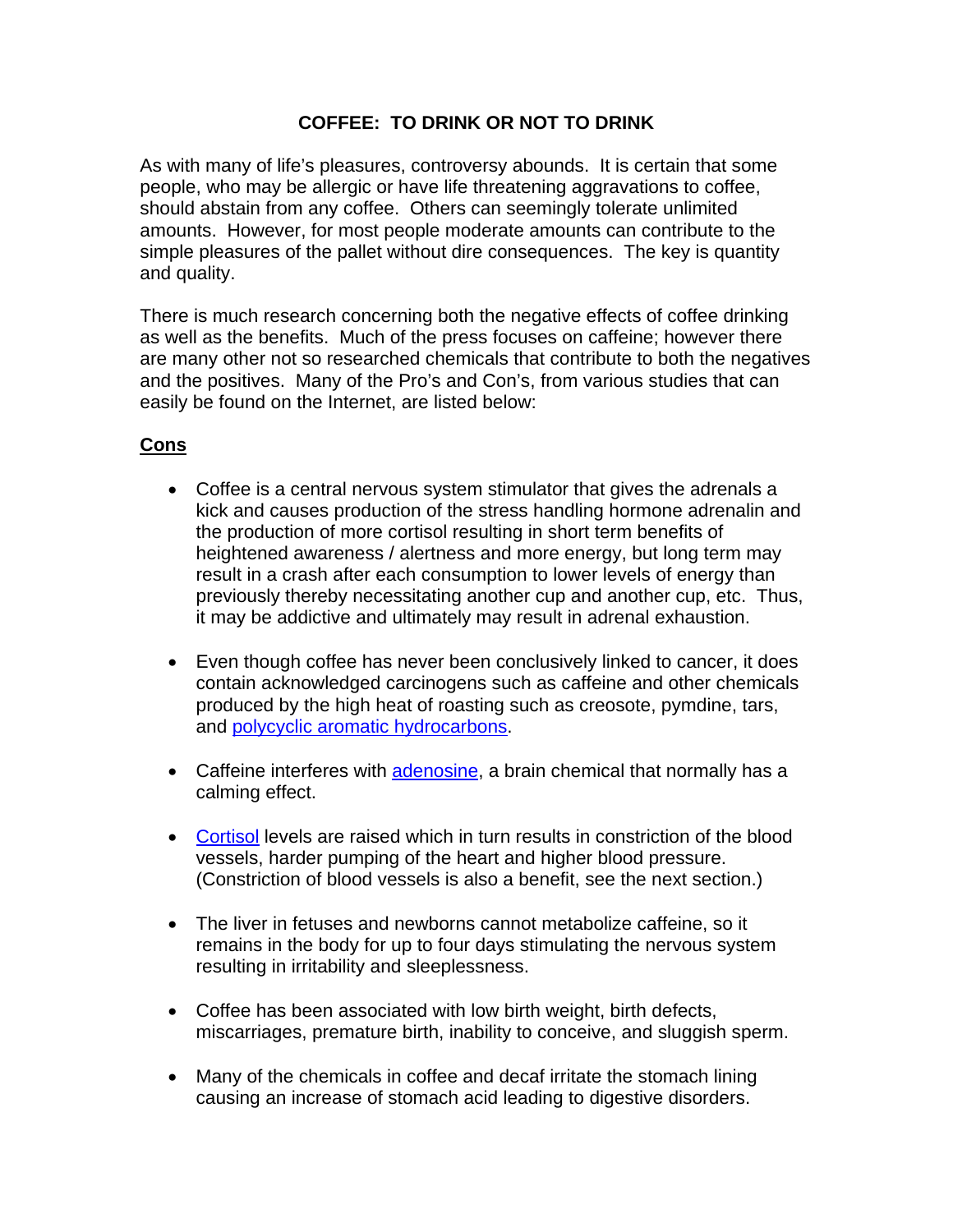- Coffee, including decaf, has high amounts of vitamin K, which affects coagulability of the blood – bad for people at risk of heart attack, stroke and blood clots.
- Decreases quality of sleep.
- Caffeine may cause problems with blood sugar control after meals for type [2 diabetics](http://www.diabetes.org/type-2-diabetes.jsp).
- Coffee excites more rapid [peristaltic](http://arbl.cvmbs.colostate.edu/hbooks/pathphys/digestion/basics/peristalsis.html) movements of the intestines resulting in shorted transit times and less absorption of nutrients.
- Coffee hampers the absorption of essential minerals and vitamins such as magnesium, zinc, iron, potassium, and B's.
- Coffee contributes to [caries](http://www.pediatriconcall.com/forpatients/CommonChild/DentalCaries.asp) in the teeth.
- Coffee stimulates more frequent urination and subsequent loss of various vitamins and minerals such as B, C, calcium, iron and zinc.
- Caffeine may aggravate osteoporosis by leaching calcium from the bones.
- Caffeine may increase intraocular pressure in persons with glaucoma.
- Coffee may interfere with proper levels of [homocysteine](http://www.lef.org/protocols/prtcl-122.shtml) and cholesterol by inhibiting vitamins folate, B12 or B6.
- Coffee is one of most heavily pesticide sprayed crops.
- Caffeine aggravates stress in people who drink it every day.

#### **Pros**

- There are scientific studies that refute most if not all of the above listed negative effects.
- Many of the old studies showing the bad effects of coffee may be attributed to not taking into account whether the person also smoked. In addition, coffee drinkers before 1975 used unfiltered and percolated coffee. After 1975, the filters for preparing coffee removed most of the chemicals, like [terpenes](http://www.people.vcu.edu/~asneden/terpenes.htm), that cause elevations in homocysteine and cholesterol resulting in better results. Also, early Finnish studies when people still drank boiled coffee had higher risk of rheumatoid arthritis. Later studies using coffee preparations other than boiled did not show an associated rheumatoid arthritis risk.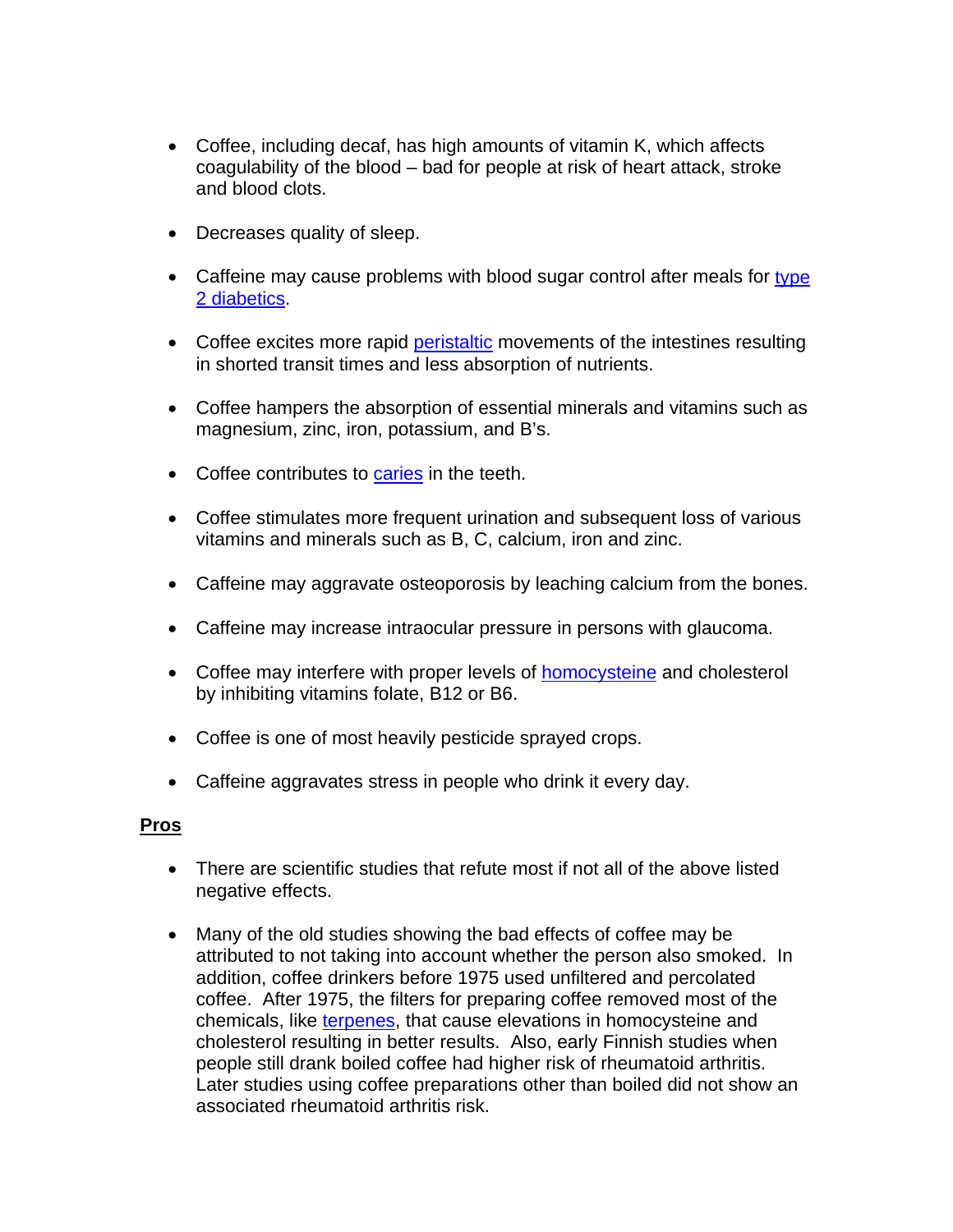- Caffeine increases intellectual activity when fatigued or bored.
- Caffeine speeds up fat metabolism during exercise while conserving [glycogen](http://www.med.unibs.it/~marchesi/glycogen.html) and [glucose](http://en.wikipedia.org/wiki/Glucose) thereby maintaining brain activity and reducing hunger.
- Caffeine prevents crystallization of cholesterol and reduces risk of development of gallstones.
- Coffee has a protective effect against [cirrhosis](http://cpmcnet.columbia.edu/dept/gi/cirrhosis.html) of the liver.
- Coffee has shown a protective effect against colon cancer likely due to enhanced colonic activity of the colon and [antimutagenic](http://ptcl.chem.ox.ac.uk/MSDS/glossary/mutagenic.html) components in coffee.
- Coffee may lower the incidence of Parkinson's disease due to high antioxidant activity.
- The [theophylline](http://www.nationaljewish.org/medfacts/theo.html) in coffee may be protective against asthma.
- Coffee has four times the anti-oxidants of Green Tea, makes an excellent anti-depressant, and enhances performance and memory.
- Caffeine dilates the arteries of the brain and may counter migraines. (Caffeine is also a cause of migraines.)
- The FDA considers [caffeine](http://spurious.biz/~pkremer/dev_zero/caffeine.html) to be "Generally Recognized as Safe."
- Coffee may reduce the incidence of kidney stones by increasing the flow of urine and decreasing its concentration.
- Coffee lessens the incidence of bladder cancer in smokers due to its diuretic effect.
- Minerals like magnesium and antioxidants may contribute to coffee being shown to reduce the risk of [type 2 diabetes](http://www.diabetes.org/type-2-diabetes.jsp).
- Coffee has the ability to reduce the release of [histamine](http://www.hon.ch/Library/Theme/Allergy/Glossary/histamine.html) from [mast cells](http://www.hon.ch/Library/Theme/Allergy/Glossary/mast_cell.html) thereby having anti-allergic properties.

With all of these conflicting studies, it is apparent that common sense must prevail. To determine if you should even consider drinking coffee, evaluate the items below. If the answer is you are going to consider drinking it, then use kinesiology to see if it is appropriate. (See the last section.) And finally, if you do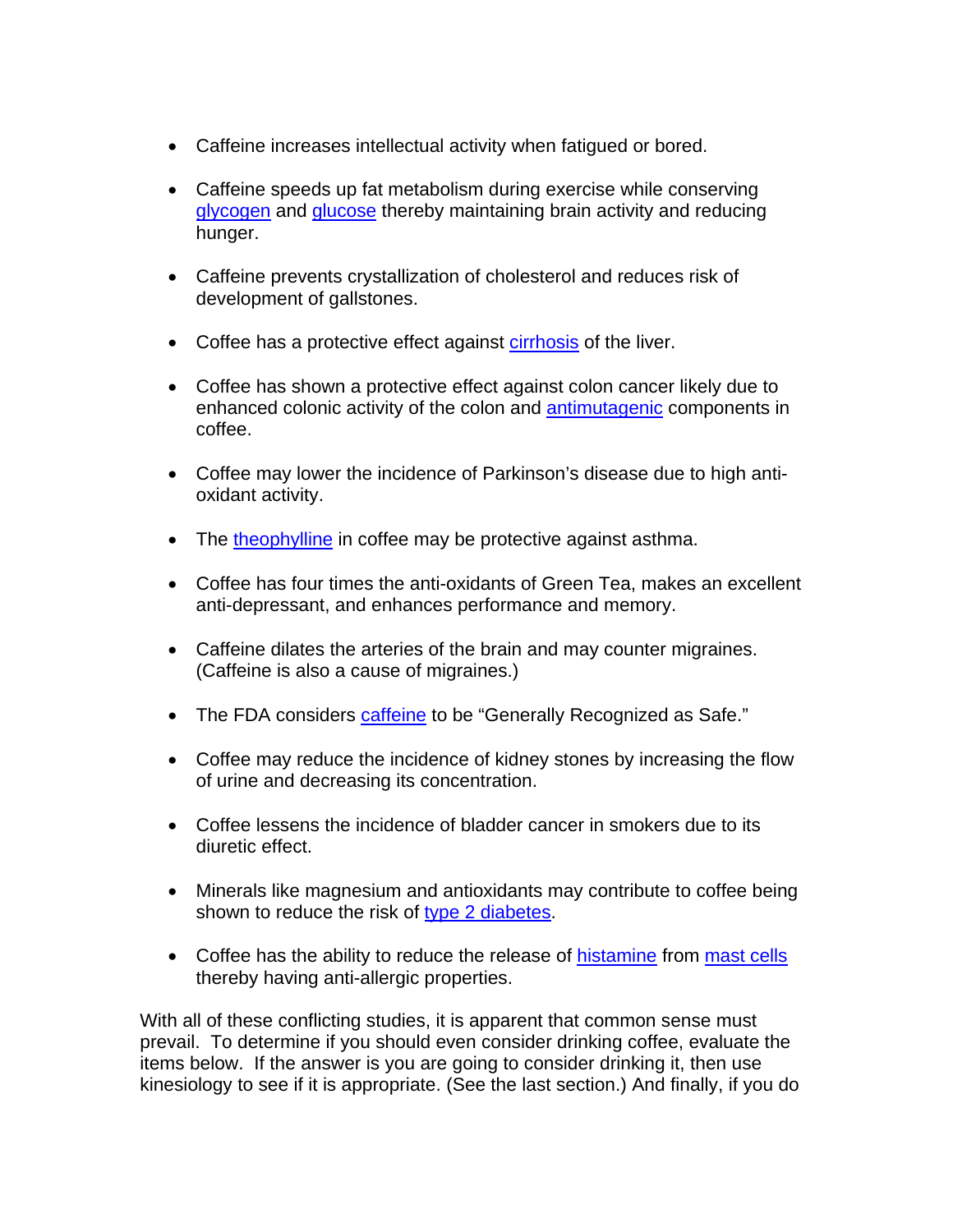drink coffee, follow the suggestions in the "Guidelines for Drinking Coffee" section below.

## **Do Not Drink Coffee Rules**

- Do not drink coffee if you are pregnant or nursing.
- Avoid coffee if you have high blood pressure, heart disease, high cholesterol, gall stones, or a tendency for blood clots or stroke.
- Do not drink coffee if you have mental illness, insomnia or anxiety.
- Avoid coffee if you have a coffee allergy or sensitivity or drug interaction issue.
- Avoid coffee if you get agitated or feel hyper or quivery inside after drinking.
- Do not drink coffee if you feel you must have a cup to wake up and get going and then need another cup later in the day to keep going. If this is your situation then begin to wean yourself off slowly and switch to tea.

## **Guidelines for Drinking Coffee**

- Use organic coffee to avoid pesticides, herbicides, and chemical fertilizers.
- If you drink decaffeinated coffee, use the [Swiss Water Process](http://www.swisswater.com/) or some other decaffeinating process that does not employ chemicals.
- If you use filters, utilize unbleached filters to avoid leaching of chlorine from the bleached filters.
- Use lower caffeine coffees: [Arabica beans](http://www.2basnob.com/coffee-beans.html) have lower caffeine than [Robusta beans.](http://www.2basnob.com/coffee-beans.html) Darker roasted beans also have less caffeine.
- Use brewing methods that expose coffee grounds to water for shorter periods of time. Percolated and French Press preparations use longer times and have more caffeine than standard drip methods or espresso machines (depending of course on the type of bean and method of roasting as well).
- Drink plenty of water to avoid dehydration.
- Take a good vitamin/mineral supplement to replace lost electrolytes, minerals, and vitamins due to the diuretic effects.